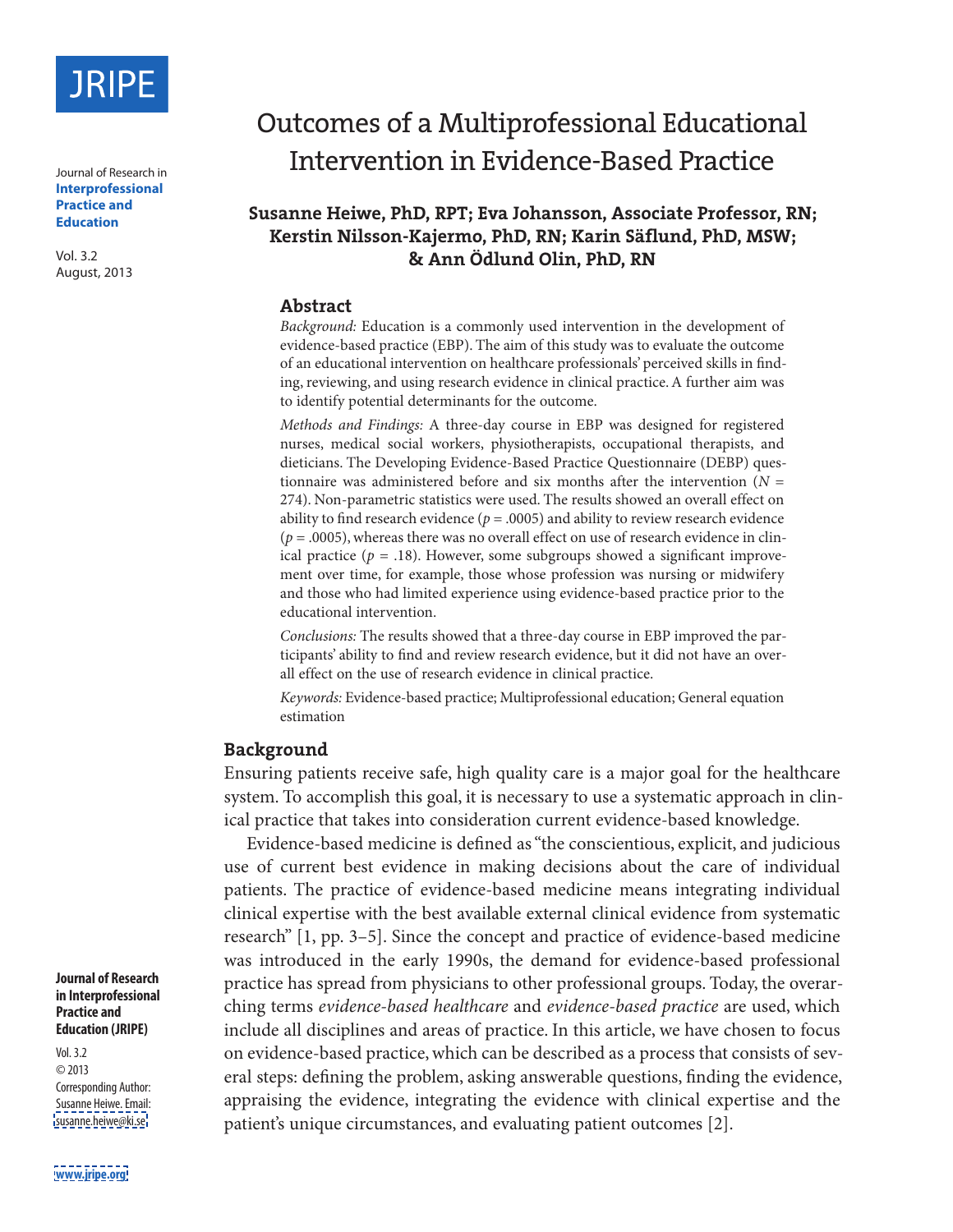

#### Journal of Research in **Interprofessional Practice and Education**

**2**

Multi-professional intervention in EBP

**Heiwe, Johansson, Nilsson-Kajermo, Säflund, & Ödlund Olin**

Education is a commonly used strategy for implementing evidence-based practice within clinical practice. Prior educational efforts and studies investigating effects of teaching evidence-based practice have been particularly focused on physicians. From these studies, it is evident that education in critical appraisal skills increases participants' knowledge of evidence-based practice [3–6].If this kind of education is integrated within clinical practice, it is possible that such an approach might, besides having an effect on knowledge and skills, also be able to support a behavioural and attitudinal change concerning the use of evidence-based practice [7,8].

The concept of evidence-based practice has recently been introduced within other healthcare professional groups, such as nurses, medical social workers, physiotherapists, occupational therapists, and dietitians. Consequently, there are sparse data on the effects of education in evidence-based practice concerning these professions. Multiple healthcare situations need greater interprofessional collaboration and communication, such as interventions aiming to enhance patient safety. Interprofessional education has the explicit goal to increase collaboration and communication. It differs from most traditional continuing education in that knowledge is largely socially created through interactions with others and involves unique collaborative skills and attitudes [9].Interprofessional education has been shown to improve quality of patient care [10].

The aim of this study was, therefore, to evaluate the outcome of an educational intervention on healthcare professionals' perceived skills in finding, reviewing, and using research evidence in clinical practice.A further aim was to identify potential determinants for the outcome.

# **Material and methods**

#### Design

This study had a pre-experimental design, including a one-group pretest-posttest design.

#### Participants

Healthcare staff at a university hospital in Sweden was invited to attend a course on evidence-based practice. The invitations were sent by email to chief managers, who distributed the invitations to the staff. The course invitation was also announced on the hospital's intranet.

In total, 274 healthcare personnel took part in the courses. Of those, 264 participants answered the Developing Evidence-Based Practice Questionnaire (DEBP) before the course,and 194 (73%) also responded

# *Figure 1* **Flow chart of data collection**



Journal of Research in **Interprofessional Practice and Education**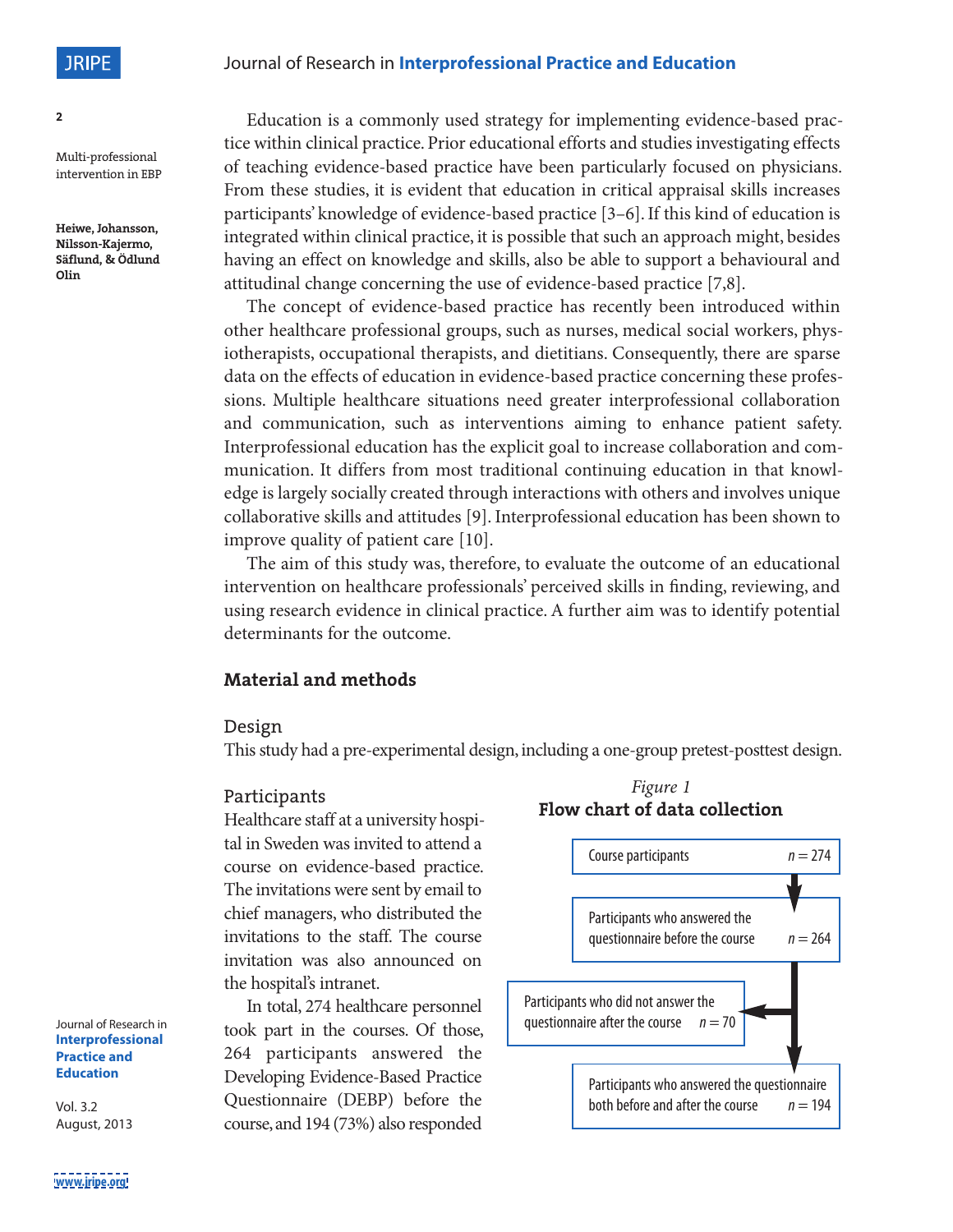Multi-professional intervention in EBP

**Heiwe, Johansson, Nilsson-Kajermo, Säflund, & Ödlund Olin**

#### Journal of Research in **Interprofessional Practice and Education**

six months after the educational intervention (Figure 1). Demographic data are presented in Table 1.

*Table 1* **Characteristics of participants**

|                              | <b>Baseline</b><br>$n = 264$ | Follow-up<br>$n = 194$ | <b>Drop-outs</b><br>$n = 70$ | $p =$<br>value |  |  |
|------------------------------|------------------------------|------------------------|------------------------------|----------------|--|--|
| Age, years, mean (SD)        | 42.4(9.0)                    | 42.6(9.2)              | 41.7(8.6)                    | 0.49           |  |  |
| Gender M/F, n (%)            | 10 (3.8) / 254 (96.2)        | 8(4.1) / 186(95.9)     | 68 (97.1) / 2 (2.9)          | 0.48           |  |  |
| Profession, <i>n</i> (%)     |                              |                        |                              |                |  |  |
| Registered nurses            | 180 (68.2)                   | 130 (67)               | 52 (19)                      |                |  |  |
| Occupational therapist       | 10(3.8)                      | 7(3.6)                 | 3(4.3)                       |                |  |  |
| Physiotherapist              | 26(9.8)                      | 20(10.3)               | 6(8.6)                       |                |  |  |
| <b>Dietitian</b>             | 21(8)                        | 18(9.3)                | 3(4.3)                       |                |  |  |
| <b>Medical Social worker</b> | 22(8.3)                      | 14(7.2)                | 8(11.4)                      |                |  |  |
| Speech therapist             | 3(1.1)                       | 3(1.5)                 |                              |                |  |  |
| Psychologist                 | 2(0.8)                       | 2(1.0)                 |                              |                |  |  |
| Academic degree, n (%)       |                              |                        |                              |                |  |  |
| Bachelor's degree            | 101 (38.3)                   | 76 (39.2)              | 25(35.7)                     |                |  |  |
| Master's degree              | 52 (19.7)                    | 43 (22.2)              | 9(12.9)                      |                |  |  |
| Doctor's degree              | 9(3.4)                       | 8(4.1)                 | 1(1.4)                       |                |  |  |

# Educational intervention

The courses were held between 2005 and 2008. The educational intervention consisted of a three-day course on evidence-based practice and was designed for registered nurses, midwives, allied professionals, and other healthcare professionals. The aim of the course was to increase the participants' basic knowledge within evidencebased practice. Prior to the start of the course, the participants received literature to read for preparation.The course content followed the evidence process and included the following components: concepts used in evidence-based practice, identifying problems in daily clinical practice, learning to create questions that can be used to find evidence-based information, searching and finding relevant evidence, appraising and interpreting evidence, and implementing evidence. Each participant was asked to identify a clinically relevant topic where he/she perceived a lack of knowledge regarding healthcare interventions that were of particular interest to him/her in relation to his/her setting. One day was allocated to select the most appropriate databases to find articles for the chosen questions and to run database searches, which were facilitated by a librarian. Teaching methods included lectures mixed with training sessions in small groups that were carried out by two healthcare professionals with a PhD qualification, all experienced in evidence-based practice.

Journal of Research in **Interprofessional Practice and Education**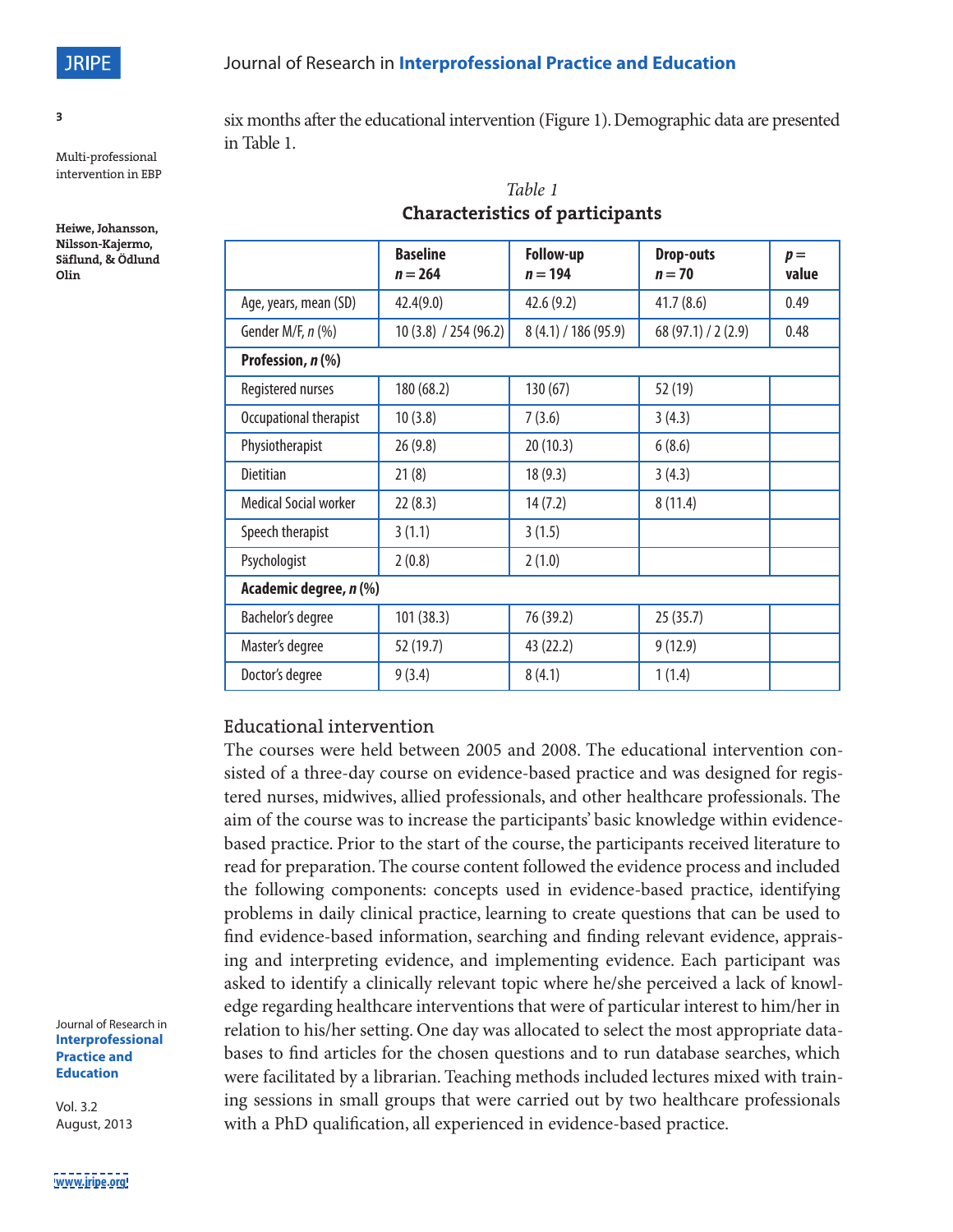

Multi-professional intervention in EBP

**Heiwe, Johansson, Nilsson-Kajermo, Säflund, & Ödlund**

**4**

**Olin**

#### Data collection

Permission was obtained from Kate Gerrish to use her DEBP questionnaire [11]. It measures factors influencing the development of evidence-based practice among clinical nurses. The questionnaire was translated to Swedish by a professional bilingual translator and slightly modified to fit into a Swedish healthcare context. Two questions were omitted and two were adjusted to make it relevant for additional professions beyond nursing. In the Swedish version, the questionnaire consisted of five sections with 47 items in total, and each item had a 5-point Lickert scale. Section 1 included 21 items about sources of knowledge. Section 2 included ten items about barriers to finding and reviewing research reports and organizational information. Section 3 included five items about barriers to changing practice. Section 4 included three items about support to change practice. Section 5 included eight items about skills in finding and reviewing evidence. Demographic data were also collected. The questionnaire was administered, at baseline and six months after the intervention, to all participants who had attended all three course days. Reminders were sent twice to non-responders. Primary outcomes in this study were perceived skills in *finding research evidence* (item 42), *reviewing research evidence* (item 46) and *using research evidence to change practice* (item 48).

#### Ethical considerations

No formal approval by an ethics committee was required, according to the Swedish Act concerning the Ethical Review of Research Involving Humans. Oral and written information was given to all participants about the aim of the study and that participation was voluntary. Confidentiality was guaranteed.

#### **Statistics**

Cronbach's alpha was calculated to analyze the internal consistency of each section in the DEBP questionnaire.A Cronbach's alpha level equal to or greater than .70 was considered adequate [12].Age is presented as mean (standard deviation [SD]), and all other demographic factors as frequencies (percentages). Differences at baseline between participants and drop-outs were tested with Mann-Whitney *U*-test. Differences between groups (e.g., professions) were tested using Fisher's test or Chi<sup>2</sup> test.

Associations between 3 dependent factors and 12 independent factors were studied by time-lagged generalized estimation equations (GEE). GEEs were developed to extend the generalized linear models and to accommodate correlated data. It is a useful approach for repeated measurements analysis of ordered categorical outcomes where it can identify possible determinants for the dependent variables. We examined whether repeated measurement of the independent factors (*basing practice knowledge on articles published in research journals* [item 18], *not knowing how to find appropriate research reports* [item 22], *not having sufficient time to find research reports* [item 24], *finding it difficult to understand research reports* [item 28]), and the following negvariables (time before-after the course, age, profession, academic degree, professional experience, work condition, and baseline rating) could predict the 3 dependent factors (*finding research evidence* [item 42],*reviewing*

Journal of Research in **Interprofessional Practice and Education**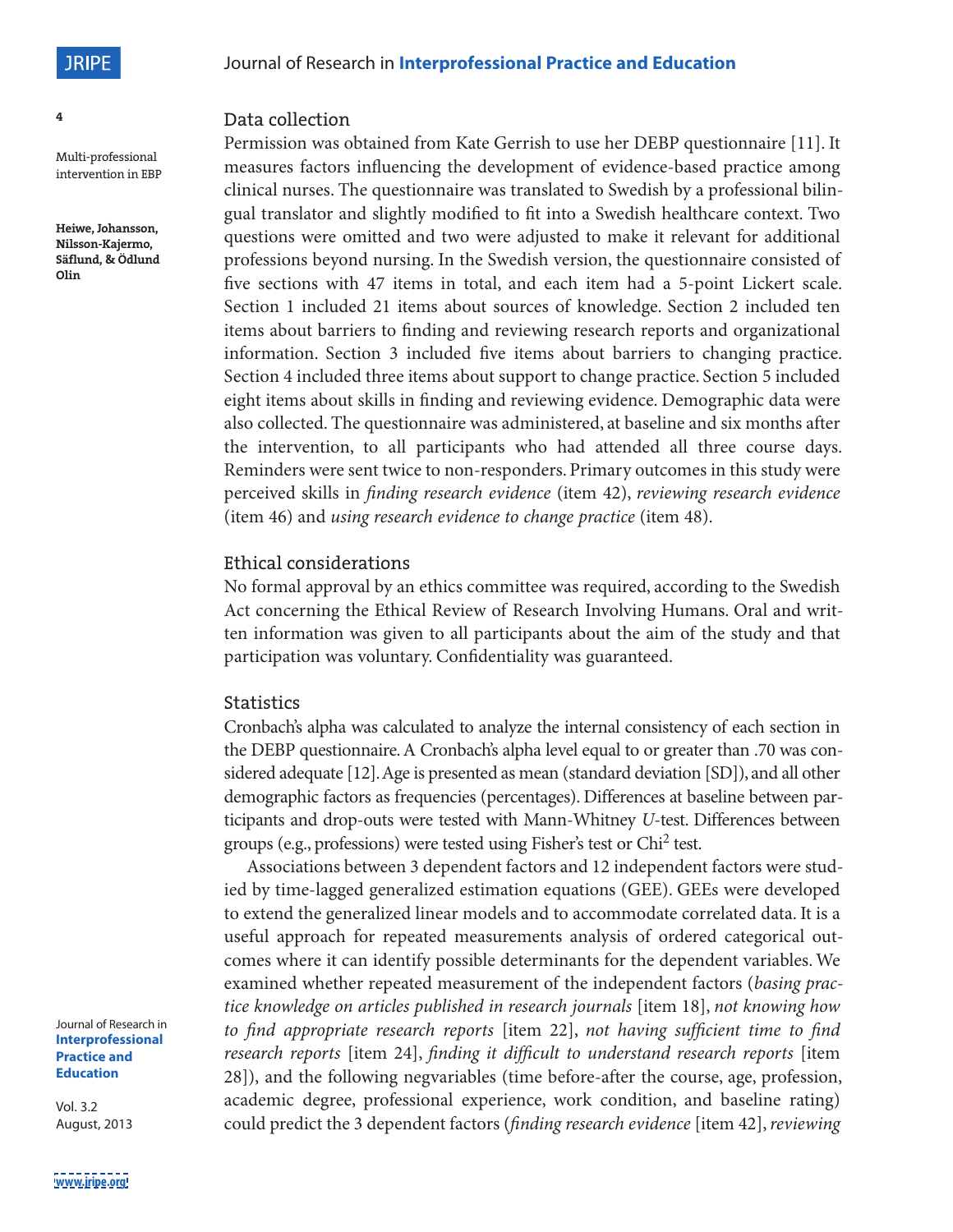

Multi-professional intervention in EBP

**Heiwe, Johansson, Nilsson-Kajermo, Säflund, & Ödlund Olin**

#### Journal of Research in **Interprofessional Practice and Education**

*research evidence* [item 46], and *using research evidence to change practice* [item 48]) reported repeatedly 6 months later. Items 18, 22, 24, and 28 were categorized into three response alternatives before the analysis. Possible interaction effects between the independent factors were also assessed.

Data were analysed using SPSS (15.0 for Windows) and PROC GENMOD in SAS (System 9.1). A probability value of  $p < .05$  was considered to indicate a significant difference.

#### **Results**

The internal consistency of the DEBP sections was found to be high (Cronbach's  $\alpha = .70$  to .87), except section three, which had an acceptable Cronbach's alpha (.66).

The participants answering the DEBP questionnaire both before and after the educational intervention had a mean age of  $43\pm9$  years. The majority were registered nurses or midwives, and 39% of the participants held a bachelor's degree. The mean professional experience was  $17\pm 10$  years, and 77% worked full time. Ninetysix percent of the participants were women. There were significantly more participants working full time of those responding to the questionnaire both before and after the intervention compared with those responding only before the intervention. Otherwise, there were no significant differences (Table 1). Descriptive data concerning primary outcomes and independent factors are presented in Table 2.

| <b>Item</b>                                                | <b>Baseline</b><br>median<br>(range) | Follow-up<br>median<br>(range) | n   |  |  |  |
|------------------------------------------------------------|--------------------------------------|--------------------------------|-----|--|--|--|
| <b>Section 1. Bases of practice knowledge</b>              |                                      |                                |     |  |  |  |
| 18. (19). Articles published in research journals          | $3(1-5)$                             | $3(1-5)$                       | 194 |  |  |  |
| Section 2. Barriers to finding and reviewing evidence      |                                      |                                |     |  |  |  |
| 22. I do not know how to find appropriate research reports | $4(1-5)$                             | $4(1-5)$                       | 194 |  |  |  |
| 24. I do not have sufficient time to find research reports | $2(1-5)$                             | $2(1-5)$                       | 193 |  |  |  |
| 28. I find it difficult to understand research reports     | $3(1-5)$                             | $3(2-5)$                       | 192 |  |  |  |
| <b>Section 5. Self-assessment of skills</b>                |                                      |                                |     |  |  |  |
| 42. Finding research evidence                              | $2(1-5)$                             | $3(1-5)$                       | 192 |  |  |  |
| 46. Reviewing research evidence                            | $2(1-4)$                             | $3(1-5)$                       | 191 |  |  |  |
| 48. Using research evidence to change practice             | $2(1-4)$                             | $2(1-4)$                       | 192 |  |  |  |

*Table 2* **Primary outcome items and independent factors**

Journal of Research in **Interprofessional Practice and Education**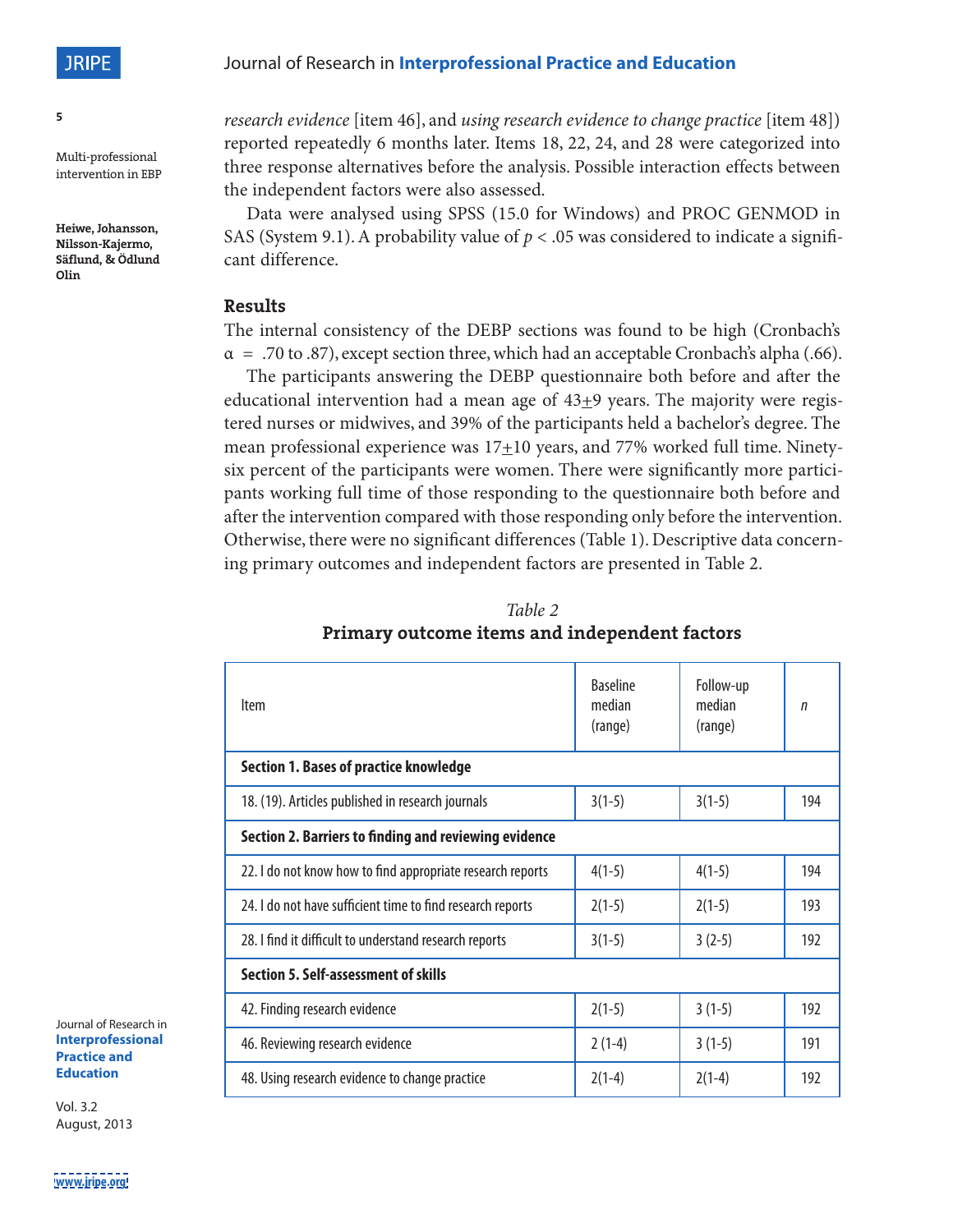

# Journal of Research in **Interprofessional Practice and Education**

**6**

Multi-professional intervention in EBP

**Heiwe, Johansson, Nilsson-Kajermo, Säflund, & Ödlund Olin**

The GEE analysis resulted in the following predictive models (Table 3):

# *Table 3* **Main findings from the General Equation Estimation analysis (GEE)**

| <b>Model Finding research evidence</b>                                                           | 0 <sub>R</sub>                                                        | 95% C.I       | $\boldsymbol{p}$ |  |  |  |
|--------------------------------------------------------------------------------------------------|-----------------------------------------------------------------------|---------------|------------------|--|--|--|
| Main effect of educational intervention                                                          | 3.6                                                                   | $1.75 - 7.48$ | 0.0005           |  |  |  |
| Interaction "Baseline rating" Knowing how to find appropriate research reports' X Time           |                                                                       |               |                  |  |  |  |
| Limited experience                                                                               | 24.20                                                                 | 9.11-64.36    | < 0.0001         |  |  |  |
| Experience prior to course                                                                       | 0.54                                                                  | $0.20 - 1.43$ | 0.21             |  |  |  |
| Interaction "understanding of language in reports" X Time                                        |                                                                       |               |                  |  |  |  |
| Not understanding                                                                                | 1.37                                                                  | $0.51 - 3.70$ | 0.54             |  |  |  |
| <b>Understanding</b>                                                                             | 4.82                                                                  | 1.65-14.11    | 0.004            |  |  |  |
| Baseline rating "finding research evidence"                                                      | 2.18                                                                  | 1.41-3.39     | 0.0005           |  |  |  |
| <b>Model Reviewing research evidence</b>                                                         | <b>OR</b>                                                             | 95% C.I       | $\boldsymbol{p}$ |  |  |  |
| Main effect of educational intervention                                                          | 2.18                                                                  | 1.41-3.39     | 0.0005           |  |  |  |
|                                                                                                  | Interaction "knowing how to find appropriate research reports" X Time |               |                  |  |  |  |
| Knowing                                                                                          | 7.1                                                                   | 3.81-13.05    | < 0.0001         |  |  |  |
| Not knowing                                                                                      | 0.33                                                                  | $0.17 - 0.65$ | 0.001            |  |  |  |
| Interaction "understanding of language in reports" X Time                                        |                                                                       |               |                  |  |  |  |
| <b>Understand</b>                                                                                | 0.43                                                                  | $0.21 - 0.85$ | 0.02             |  |  |  |
| Do not understand                                                                                | 0.53                                                                  | $0.30 - 0.96$ | 0.04             |  |  |  |
| Interaction "capacity to reviewing evidence" X Time                                              |                                                                       |               |                  |  |  |  |
| Limited ability                                                                                  | 7.1                                                                   | $3.8 - 13.1$  | < 0.0001         |  |  |  |
| High ability                                                                                     | 0.68                                                                  | $0.36 - 1.27$ | 0.023            |  |  |  |
| Academic degree                                                                                  |                                                                       |               |                  |  |  |  |
| Bachelor/Master/PhD                                                                              | 1.66                                                                  | $1.02 - 2.71$ | 0.04             |  |  |  |
| Less academic degree                                                                             | 0.54                                                                  | $0.31 - 0.95$ | 0.03             |  |  |  |
| Model Using research evidence to change practice                                                 | <b>OR</b>                                                             | 95% C.I       | $\boldsymbol{p}$ |  |  |  |
| Main effect of educational intervention                                                          | 1.30                                                                  | $0.89 - 1.89$ | 0.18             |  |  |  |
| Baseline rating "use of research reports as a basis for knowledge used within clinical practice" |                                                                       |               |                  |  |  |  |
| Often/sometimes                                                                                  | 0.17                                                                  | $0.09 - 0.34$ | < 0.0001         |  |  |  |
| Never/seldom                                                                                     | 0.44                                                                  | $0.25 - 0.79$ | 0.006            |  |  |  |
| Interaction "use of evidence" X Time                                                             |                                                                       |               |                  |  |  |  |
| Limited use                                                                                      | 3.74                                                                  | 2.47-5.68     | < 0.0001         |  |  |  |
| High rate of use prior to course                                                                 | 0.45                                                                  | $0.24 - 0.84$ | 0.012            |  |  |  |
| Academic degree                                                                                  |                                                                       |               |                  |  |  |  |
| Bachelor/Master/PhD                                                                              | 1.66                                                                  | $1.02 - 2.71$ | 0.04             |  |  |  |
| Less academic degree                                                                             | 0.54                                                                  | $0.31 - 0.95$ | 0.03             |  |  |  |
| Profession                                                                                       |                                                                       |               |                  |  |  |  |
| Nurse                                                                                            | 1.97                                                                  | $1.20 - 3.23$ | 0.007            |  |  |  |
| <b>Other</b>                                                                                     | 0.85                                                                  | $0.50 - 1.45$ | 0.55             |  |  |  |

Journal of Research in **Interprofessional Practice and Education**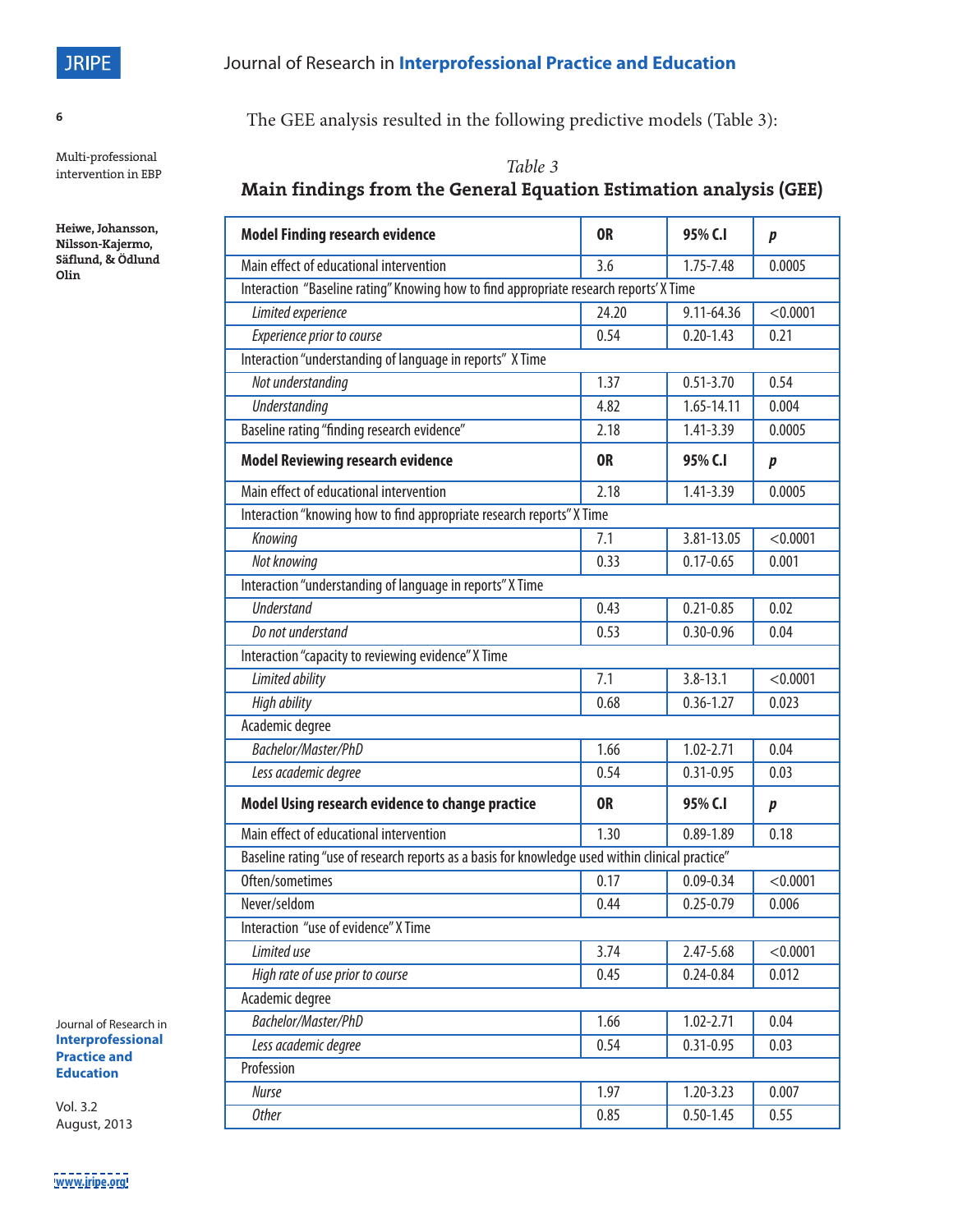

Multi-professional intervention in EBP

**Heiwe, Johansson, Nilsson-Kajermo, Säflund, & Ödlund**

**7**

**Olin**

# Journal of Research in **Interprofessional Practice and Education**

## Finding research evidence

The capacity at baseline for knowing how to find appropriate research reports (item 22), time available to find the reports (item 24), understanding of the language in the reports (item 28), as well as level of academic degree and change-over-time were shown to be independent factors that could be used in a model to predict the dependent factor *finding research evidence* (item 42). The main effect of the educational intervention was an overall odds ratio (OR) of 3.6,  $p = .0005$ , 95% CI [1.75, 7.48].The GEE analyses also showed statistically significant interaction between the independent factor *time* (before versus after the educational intervention), baseline capacity for knowing how to find appropriate research reports (item 22;  $p = .042$ ), and baseline understanding of the language in the reports (item 28;  $p = .015$ ). This shows that the educational intervention increased the capacity to find research evidence among those who at baseline had limited experience (OR = 24, p < .0001, 95% CI [9, 64]), whereas the educational intervention had no effect on those with experience prior to the course (OR =  $0.54$ ,  $p = .21$ , 95% CI [0.27, 1.43]).

# Reviewing research evidence

The change in capacity to review research evidence (item 46) could be predicted by the baseline ratings of knowing how to find appropriate research reports (item 22), understanding the language in the reports (item 28), time (before-after educational intervention), and the negvariable level of academic degree. The overall effect of the educational intervention was OR 2.18 ( $p = .0005, 95\%$  CI [1.41, 3.39]) A significant interaction effect was found between the independent factors *time* and experience in *reviewing research evidence* (item 46) before participating in the course.This showed that the educational intervention had beneficial effects on those with limited ability to review research evidence at baseline (OR = 7.1, *p* < .0001, 95% CI [3.8, 13.1]).

# Using research evidence to change practice

The educational intervention's effect on the use of research evidence in order to change clinical practice (item 48) could be predicted by a model, including the following independent factors and negvariables: the participants' baseline ratings of use of research reports as a basis for their knowledge used within clinical practice (item 18), use of research evidence prior to the educational intervention (item 48), time (before-after), level of academic degree, and profession. The educational intervention showed no overall effect on the use of research evidence within clinical practice (OR =  $1.30, p = .18, 95\%$  CI [0.89, 1.89]). There was, however, an interaction showing that those who scored a limited use of evidence (item 48) at baseline significantly increased their use following the educational intervention ( $OR = 3.74$ ,  $p < .0001$ , 95% CI [2.47, 5.68]), whereas those who at baseline already rated a high use of research evidence in order to change clinical practice instead showed a significant decrease in rated level of use 6 months after the educational intervention (OR =  $0.45$ ,  $p = .012$ , 95% CI [0.24, 0.84]). Following the educational intervention registered nurses/midwives reported a higher use (OR = 1.97, *p* = .007, 95% CI

Journal of Research in **Interprofessional Practice and Education**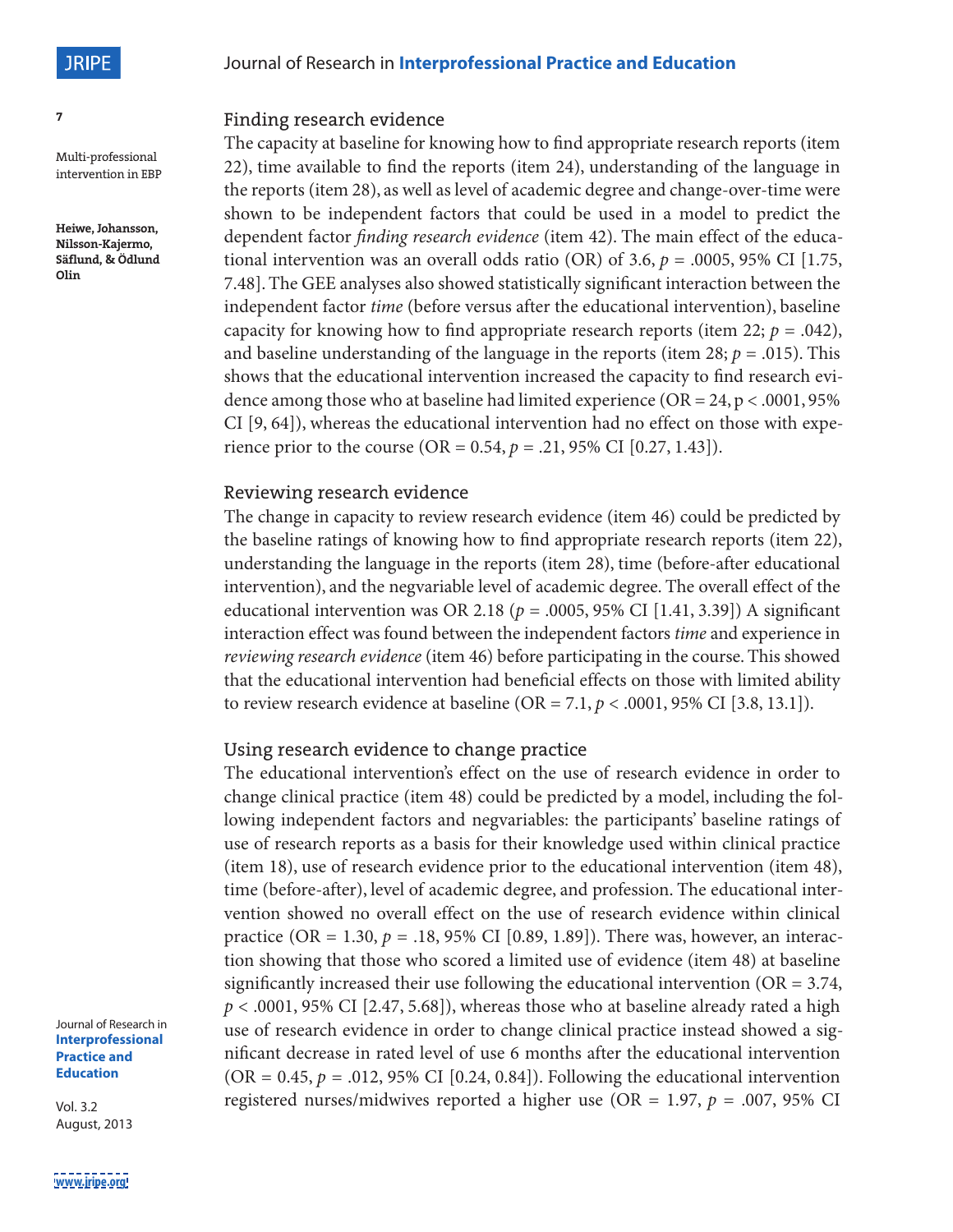Multi-professional intervention in EBP

**Heiwe, Johansson, Nilsson-Kajermo, Säflund, & Ödlund Olin**

Journal of Research in **Interprofessional Practice and Education**

[1.20, 3.23]) of research evidence in order to change clinical practice than other professionals (OR = 0.85, *p* = .55, 95% CI [0.50, 1.45]).

# **Discussion**

Evidence-based practice requires that healthcare decisions are based on the best available valid and relevant evidence and integrated with the clinical experience and patients' needs. The process of evidence-based practice should therefore be a mandatory competency for all healthcare providers. The workforce performance according to evidence-based guidelines and standards could be seen as a cornerstone for the assurance of quality within the healthcare system. Healthcare providers therefore continuously need to update their knowledge and improve the healthcare provided.Various interventions are used today to improve the utilization of research evidence into clinical practice. One of these is education.

This study focused on assessing the outcome of an educational intervention.The educational intervention used in this study included an interactive teaching method that allowed flexibility for teachers and learners. This educational strategy has been shown to enhance critical thinking and analytic skills, as well as to motivate professional growth [13].The primary outcomes of interest were the knowledge of how to find research evidence, the capacity to review research evidence, and the use of research evidence in order to change clinical practice. The educational intervention in the present study was shown to improve perceived skills in finding and reviewing evidence, and these findings were in line with the course content and aim.

Several different professions were invited and participated in the educational intervention in this study. Having a multidisciplinary focus is shown to be perceived to increase the chances of successful implementation of evidence into practice [14]. Furthermore, practice-based interprofessional interventions, for example, interprofessional rounds, interprofessional meetings, and externally facilitated interprofessional audits, can lead to improvements in patient care [1]. Although not explored in the current study,we assumed that a multiprofessional course would increase the awareness of the necessity of interprofessional collaboration and encourage subsequent team building in applying the entire process of evidence-based practice.

The type of educational intervention used in the present study has also been used in previous research aimed at increasing the use of evidence-based practice among healthcare providers. Kim et al. have, for instance, shown that the effectiveness of this type of intervention resulted in a significantly higher level of knowledge and use of evidence-based practice [15,16], with a main effect size of 8% and 5%, respectively. In the present study, the participants also improved their knowledge, but not their overall use of research evidence. An interactive and clinically integrated teaching strategy was chosen in the present study because this type of teaching, in contrast with lecture-based teaching, has also been found to affect attitudes and have an effect within multiple professions [7,17,18].

The dependent factor that was most affected by the educational intervention was the ability to find evidence (item 42, overall effect:  $OR = 3.6$ , 95% CI [1.75, 7.48]). Having limited experience finding research evidence prior to the educational inter-

Journal of Research in **Interprofessional Practice and Education**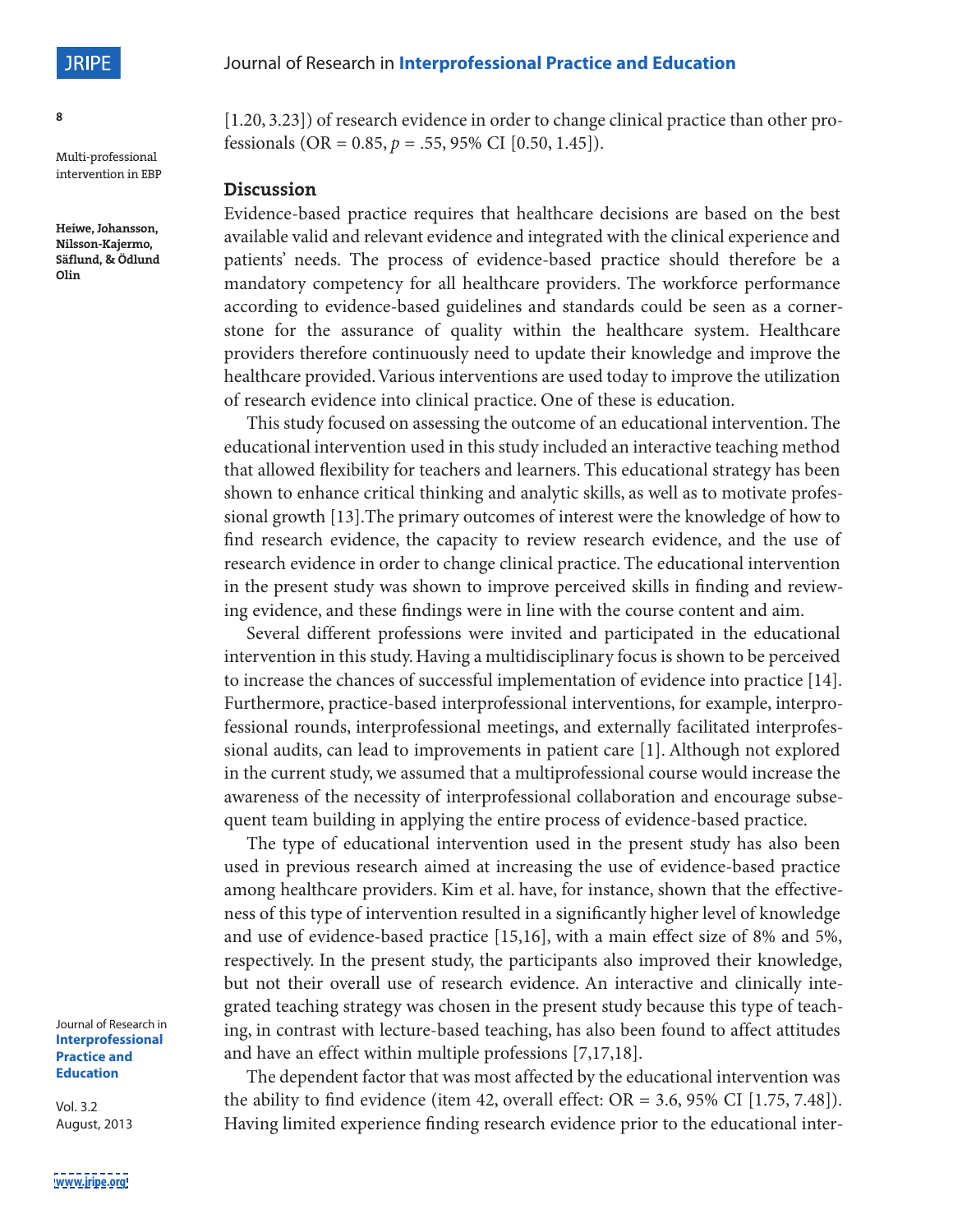

#### Journal of Research in **Interprofessional Practice and Education**

Multi-professional intervention in EBP

**Heiwe, Johansson, Nilsson-Kajermo, Säflund, & Ödlund Olin**

vention increased the odds of improving one's capacity to find research evidence more than among those who already had experience. The scoring of use of research evidence six months following the intervention did not improve on a group level. However, limited use of research evidence prior to the educational intervention increased the odds of improving one's use of research evidence to change practice more than among those who already reported high use. It is possible that the participants would have needed to be exposed to this intervention over a longer period of time in order to achieve a larger effect size. Maybe healthcare providers need to be provided with continuous reinforcing education in order to strengthen, and maintain, the effect of the educational intervention, as well as to change their actual behaviour [19].However, it may also be that the educational intervention on its own was not enough to increase the utilization of research findings within clinical practice, particularly among those who were more experienced in evidence-based practice before participating in the course.Increased knowledge and self-assessed use of research evidence has been found in other research studies [17,19–22], and they have also shown that although the effect of the education is significant, the magnitude of the effect is small.

Perhaps the teaching of various evidence-based practice steps needs to be integrated in everyday clinical practice by specially educated trainers in order to increase the magnitude of effect on clinical utilization of research findings [23]. Methods other than educational interventions (e.g., reminder systems) should also be considered in order to increase the use of research evidence, especially as various educational models, including the present model, have been shown to improve knowledge and reviewing skills but have little or no effect on the actual use of research evidence [4].

Future research needs to explore which methods most effectively increase knowledge, skills, and behaviours toward evidence-based practice, but, more importantly, it needs to explore which factors can modify the effectiveness of educational interventions concerning clinical research utilization. Future research focusing on evaluating the effects of interventions within this topic should be randomized controlled trials where actual knowledge, contextual factors, behaviour, and patient outcomes are registered.

A strength of the present study was the high response rate and low rate of attrition (26.5%) six months after the course. Limitations were that the study was not designed to evaluate the impact that the educational intervention had on actual patient outcomes.Also, when using self-reports there is always a risk of overestimation, so the participants may have overrated their actual knowledge post-intervention. Further, in a one-group pretest-posttest design, a difference in data cannot unequivocally be attributed to the intervention. As there was no control group, there could be threats to the internal validity [24]. However, there was no historical event related to the dependent variables during the study period. Maturation is a possible confounder; however, this factor is always a possible confounder when using time series and is also part of the aim of an educational intervention.

Journal of Research in **Interprofessional Practice and Education**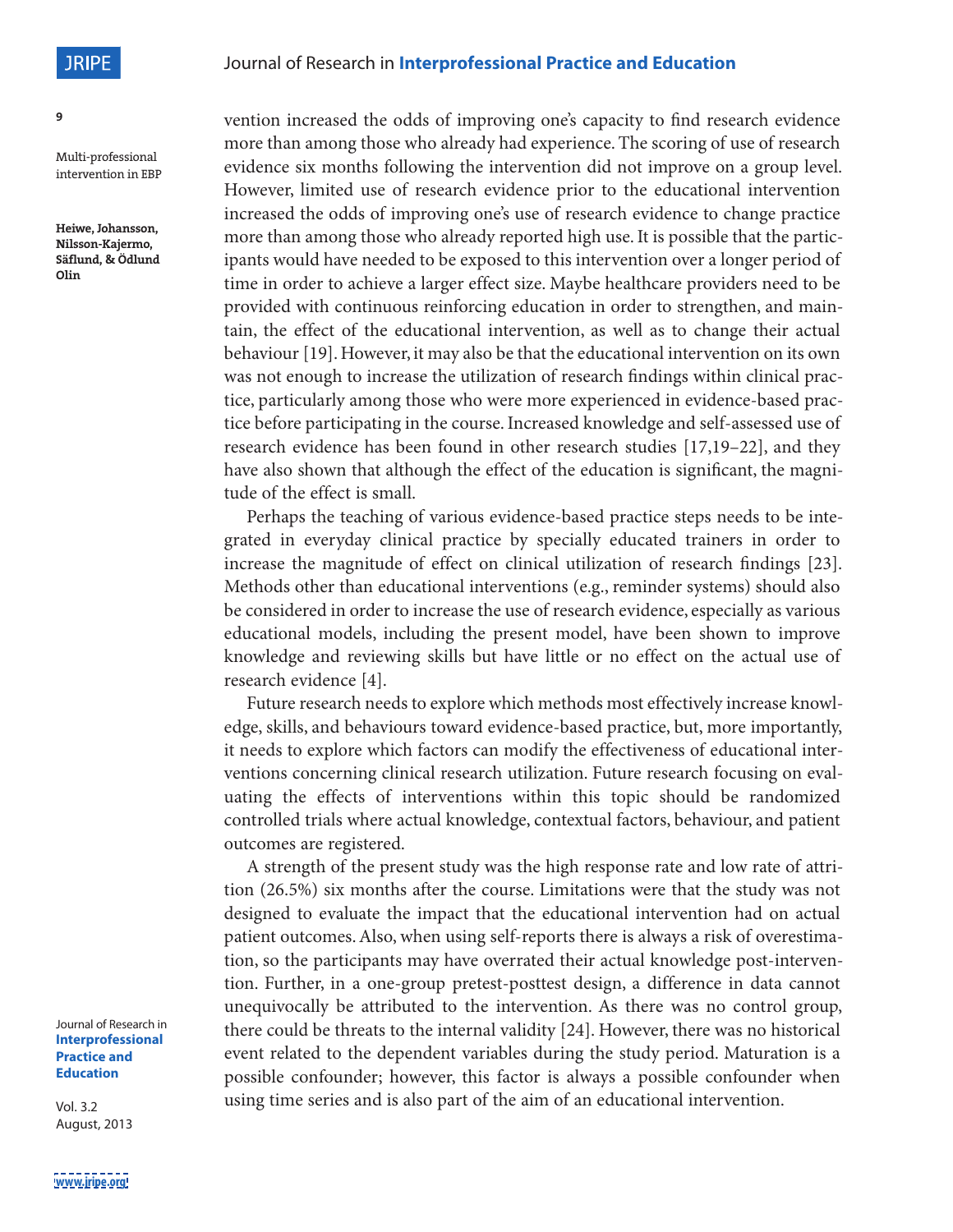Multi-professional intervention in EBP

**Heiwe, Johansson, Nilsson-Kajermo, Säflund, & Ödlund Olin**

# **Conclusion**

The findings show that the educational intervention had a significant effect on perceived ability to find and review research evidence, but there was no overall significant effect on using research evidence within clinical practice. However, subgroups showed significant improvement over time, for example, nurses and midwives and those with limited use of evidence.

#### **References**

- 1. Sackett, D.L., Rosenberg,W.M.C., Gray, J.A.M, Haynes, R.B., & Richardson,W.S.(2007). Evidence based medicine: What it is and what it isn't. 1996*. Clinical Orthopaedics and Related Research, 455*, 3–5.
- 2. Straus, S.E., Ball, C., Balcombe, N., Sheldon, J., & McAlister, F.A. (2005). Teaching evidence-based medicine skills can change practice in a community hospital. *Journal of General Internal Medicine, 20*(4), p. 340–343.
- 3. Fritsche, L., Greenhalgh, T., Falck-Ytter,Y., Neumayer, H-H., & Kunz, R. (2002). Do short courses in evidence based medicine improve knowledge and skills? Validation of Berlin questionnaire and before and after study of courses in evidence based medicine. *British Medical Journal, 325*(7376), 1338–1341.
- 4. McCluskey,A., & M. Lovarini,M.(2005). Providing education on evidence-based practice improved knowledge but did not change behaviour:A before and afterstudy.*BMC Medical Education, 5*, 40.
- 5. Taylor, C.B., & Curry, S.J.(2004). Implementation of evidence-based tobacco use cessation guidelines in managed care organizations. *Annals of Behavioral Medicine, 27*(1), 13–21.
- 6. Parkes, J. (2001). Teaching critical appraisal skills in health care settings. *Cochrane Database of Systematic Reviews, 3*, CD001270.
- 7. Coomarasamy, A., & Khan, K.S. (2004). What is the evidence that postgraduate teaching in evidence based medicine changes anything? A systematic review*. British Medical Journal, 329*(7473), 1017.
- 8. Grol,R.(2002).Changing physicians' competence and performance: Finding the balance between the individual and the organization. *Journal of Continuing Education in the Health Professions, 22*(4), 244–51.
- 9. Sargeant, J. (2009). Theories to aid understanding and implementation of interprofessional education. *Journal of Continuing Education in the Health Professions, 29*(3), 178–184.
- 10. Thistlethwaite, J. (2012). Interprofessional education: A review of context, learning and the research agenda. *Medical Education. 46*(1), 58–70.
- 11. Gerrish, K.,Ashworth, P., Lacey,A., Bailey, J., Cooke, J., Kendall, S., & McNeilly, E. (2007). Factors influencing the development of evidence-based practice: a research tool. *Journal of Advanced Nursing, 57*(3), 328–338.
- 12. Cortina, J. (1993). What is Coefficient Alpha? An examination of Theory and Applications. *Journal of Applied Psychology,* 78, 98–104.
- 13. Flanagan, N.A., & McCausland, L. (2007). Teaching around the cycle: Strategies for teaching theory to undergraduate nursing students*. Nursing Education Perspectives, 28*(6), 310–314.
- 14. Rycroft-Malone, J., Harvey, G., Seers, K., Kitson, A., McCormack, B., & Titchen, A. (2004). An exploration of the factors that influence the implementation of evidence into practice*. Journal of Clinical Nursing, 13*(8), 913–924.
- 15. Kim, S.C., Brown,C.E., Fields,W., & Stichler,J.F.(2009). Evidence-based practice-focused interactive teaching strategy: A controlled study. *Journal of Advanced Nursing, 65*(6), 1218–1227.
- 16. Schilling,K.,Wiecha, J., Polineni, D., & Khalil, S.(2006).An interactive web-based curriculum on evidence-based medicine: design and effectiveness*. Family Medicine, 38*(2), 126–132.
- 17. Hadley, J., Kulier, R., Zamora, J., Coppus, S.F.P.L., Weinbrenner, S., Meyerrose, B.,Decsi, T., Horvath, A.R., Nagy, E., Emparanza, J.I., Arvanitis, T.N., Burls, A., Cabello, J.B. Kaczor, M., Zanrei, G., Pierer, K., Kunz, R., Wilkie, V., Wall, D., Mol, B.W.J., & Khan, K.S. (2010). Effectiveness of an e-learning course in evidence-based medicine for foundation (internship) training*. Journal of the Royal Society of Medicine, 103*(7), 288–294.
- 18. Khan, J.D., & C. Sennett. (2004). The role of evidence-based medicine. *AHIP Cover, 45*(6), 16–20.
- 19. Shuval,K., Shachak,A., Linn, S., Brezis,M., Feder-Bubis, P., & Reis, S.(2007).The impact of an evidence-based medicine educational intervention on primary care physicians: A qualitative study. *Journal of General Internal Medicine, 22*(3), 327–331.

Journal of Research in **Interprofessional Practice and Education**